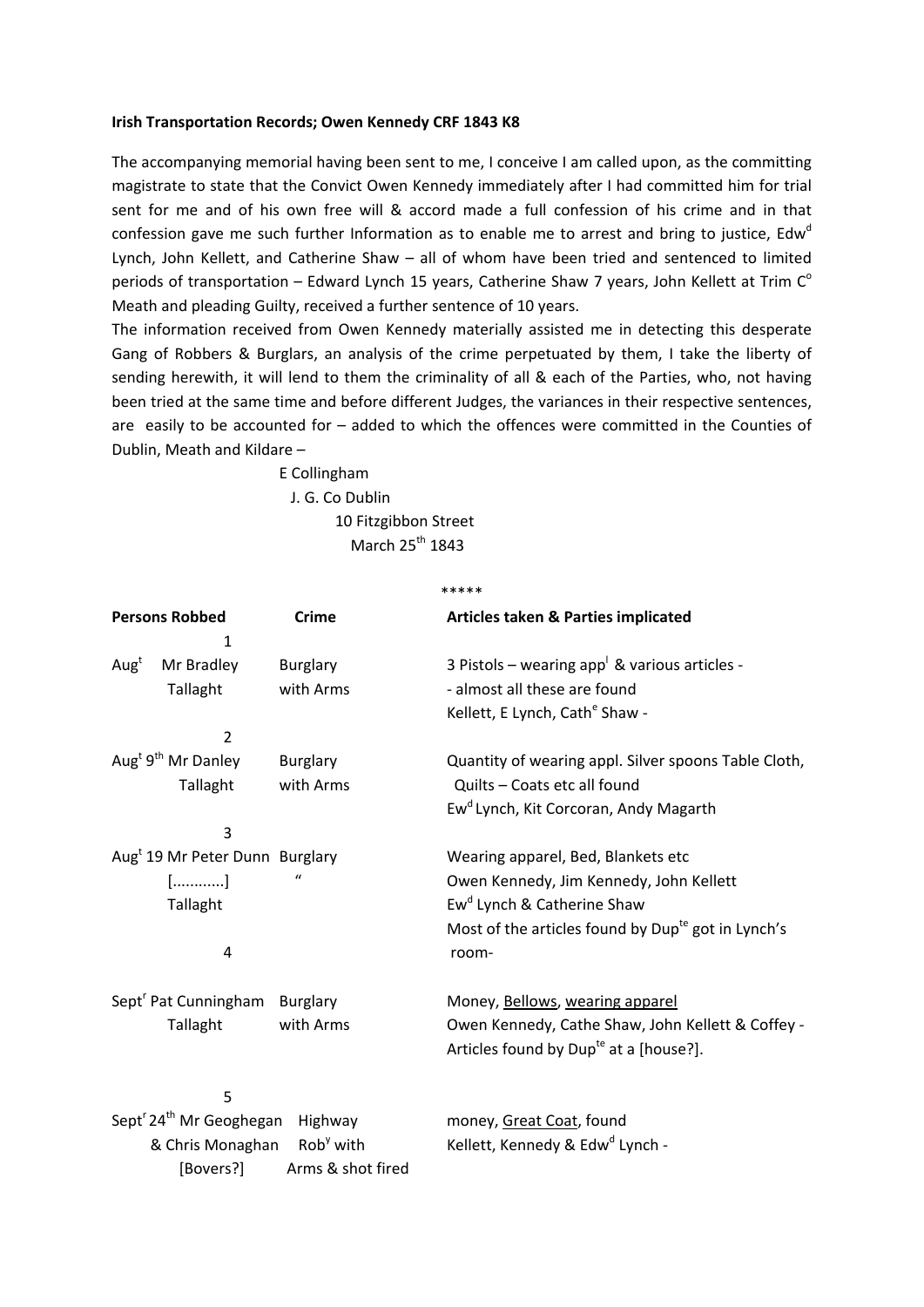| 6                                                       |                 |                                                                                                        |
|---------------------------------------------------------|-----------------|--------------------------------------------------------------------------------------------------------|
| Sept <sup>r</sup> 17 <sup>th</sup> Mr Bonds             | <b>Burglary</b> | [ ], large quantity of wearing appl,                                                                   |
| Dolphin Barn                                            | with            | Hat, Carpet, Bath { ] etc etc                                                                          |
|                                                         | Arms            | Most of these are found                                                                                |
|                                                         |                 | Kennedy, Kellett, Lynch, Cath <sup>ne</sup> Shaw -                                                     |
|                                                         |                 |                                                                                                        |
| 7                                                       |                 |                                                                                                        |
| Sept <sup>r</sup> 28 <sup>th</sup> Dr Sherry            | <b>Burglary</b> | $\underline{f1}$ -note -19 <sup>5</sup> /4 <sup>d</sup> silver, 20 Articles of wearing                 |
| Dunboyne                                                | with Arms       | apparel - Calico, quilts, etc etc                                                                      |
| $C^{\circ}$ Meath                                       | Shot fired      | Kennedy, Kellett, Lynch, Cath <sup>ne</sup> Shaw                                                       |
|                                                         |                 | The Bank note has been identified by Sherry -<br>It & other articles found under floor in Lynch's room |
|                                                         |                 |                                                                                                        |
| 8                                                       |                 |                                                                                                        |
| Sept <sup>r</sup> 30 <sup>th</sup> Beddy house Burglary |                 | 1 Coat 1 pr Trousers, 1pr women's shoes                                                                |
| []                                                      | with            | 2 Cloaks - all found & identified                                                                      |
|                                                         | Arms            | Kennedy, Kellett, Lynch, Cath <sup>ne</sup> Shaw                                                       |
|                                                         |                 | Kennedy convicted -Transported for life                                                                |
| 9                                                       |                 |                                                                                                        |
| Oct <sup>r</sup> 13 <sup>th</sup> Hugh [Shirl?]         | Highway         | Money 8 shillings                                                                                      |
| [Timahoe?]                                              | Robbery         | Kellett, Lynch, Coffey & Cath <sup>ne</sup> Shaw                                                       |
| $C^{\circ}$ Kildare                                     | with Arms       |                                                                                                        |
| 10                                                      |                 |                                                                                                        |
| Oct <sup>r</sup> 13 <sup>th</sup> Wm Saults             | Highway         | £1-5-6 - Whip, Handkerchief                                                                            |
| Maynooth                                                | Robbery         | Kellett, Lynch, Coffey & Cath <sup>ne</sup> Shaw                                                       |
| $C^{\circ}$ Kildare                                     | with Arms       | The whip found in Kellett's room & identified by                                                       |
|                                                         |                 | Saults, see Cath <sup>ne</sup> Shaw's conf <sup>n</sup>                                                |
|                                                         |                 |                                                                                                        |
| 11                                                      |                 |                                                                                                        |
| Oct <sup>r</sup> 13 <sup>th</sup> John Hanlon           | Burglary        | Entered the house down the chimney, (Kellett)                                                          |
| Derricrig (Derricrib?) with                             |                 | but took nothing, Cap found after them                                                                 |
| $Co$ Kildare                                            | Arms            | Kellett, Lynch, Coffey & Cath <sup>ne</sup> Shaw                                                       |
| 12                                                      |                 |                                                                                                        |
| Oct <sup>r</sup> $13th$ [] Fegan                        | Highway         | Drab Great Coat identified                                                                             |
| [Timahoe?]                                              | Robbery         | Kellett, Lynch, Coffey & Cath <sup>ne</sup> Shaw                                                       |
| Co Kildare                                              | with Arms       |                                                                                                        |
|                                                         |                 |                                                                                                        |
|                                                         |                 |                                                                                                        |
| 13<br>$Octr 13th$ []                                    | Highway         | 2 half crowns, Great Coat, Jobbers Box, Identified                                                     |
| [Timahoe?]                                              | Robbery         | Kellett, Lynch, Coffey & Cath <sup>ne</sup> Shaw                                                       |
| $C^{\circ}$ Kildare                                     | with Arms       |                                                                                                        |
|                                                         |                 |                                                                                                        |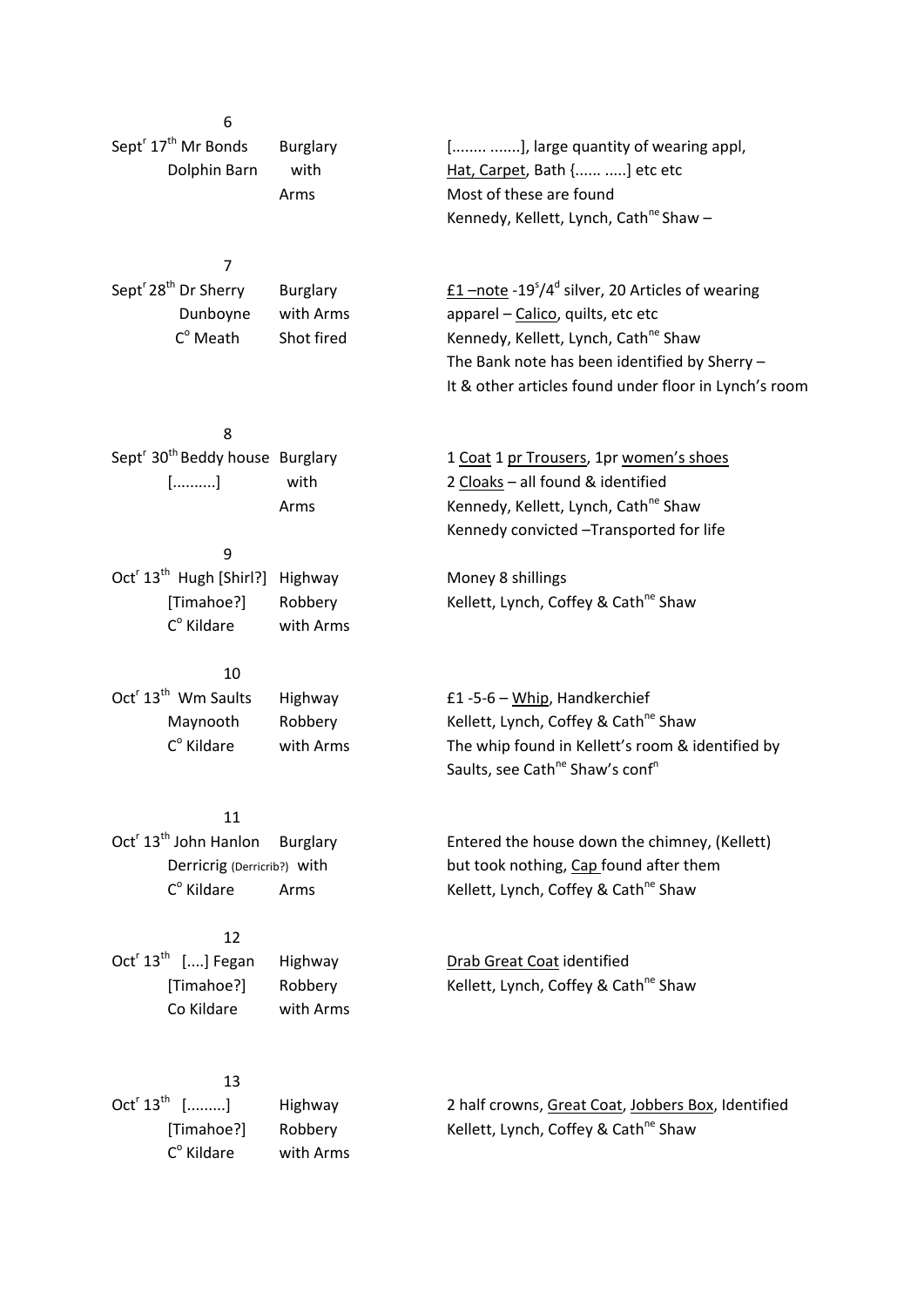| 14                                                                  |            |                                                      |
|---------------------------------------------------------------------|------------|------------------------------------------------------|
| Oct <sup>r</sup> 13 <sup>th</sup><br>- Broughan                     | Highway    | Escaped having nothing about him $-$ said he was the |
| [Timahoe?]                                                          | attempt at | [Courts?] man                                        |
| $C^{\circ}$ Kildare                                                 | Robbery    | Kellett, Lynch, Coffey & Cath <sup>ne</sup> Shaw     |
|                                                                     | with Arms  |                                                      |
| 15                                                                  |            |                                                      |
| Oct <sup>r</sup> 17 <sup>th</sup> Benj <sup>n</sup> Beadley Highway |            | money, watch, chain & seals, 5 keys. Basket of       |
| Tallaght                                                            | Robbery    | trousers                                             |
|                                                                     | with Arms  | severely beaten on head with pistol                  |
|                                                                     |            | Kellett, Lynch. Catherine Shaw                       |
|                                                                     |            | The watch found & identified, do keys, Duplicate     |
|                                                                     |            | found in Lynch's room                                |
| 16                                                                  |            |                                                      |
| $Octr 17th$ A man                                                   | Highway    | Escaped by dairyman coming up                        |
| unknown                                                             | Robbery    | Kellett, Lynch. Catherine Shaw                       |
| Tallaght                                                            | attempt    | see, Lynch Statement No 3                            |
| 17                                                                  |            |                                                      |
| Oct <sup>r</sup> 17 <sup>th</sup> Kearns                            | Highway    | This man struck Kellett a blow on his hand           |
| <b>Dunsink</b>                                                      | Robbery    | with a heavy whip when Kellett fired at him          |
| Dublin                                                              | Attempt    | Kellett, Lynch, Cath <sup>ne</sup> Shaw              |
| Shot fired at him                                                   |            | NB. I saw the mark on Kellett's hand - EC            |

Owen Kennedy, Margaret Kennedy, John Kellett, Edward Lynch & Catherine Shaw are in custody in the Gaol of Kilmainham –

Corcoran, Coffey, & Andy Magrath are not yet arrested as the proofs against them are not sufficiently matured ‐ Rose Bradley is in confinement under conviction for having in her possession a cloak stolen from Beddy's on the night of 30<sup>th</sup> Sept<sup>r.</sup>

> E Cottingham J. G. Co Dublin Jan $y$  1843

\*\*\*\*\*

*W. Connors written along the side*

5 Fitzwilliam Square East April 5

Sir,

I had the honor to receive last night your letter in respect of Owen Kennedy a prisoner in the Gaol of the County of Dublin with certain documents which I return enclosed.

For the information of his Excellency the Lord Lieutenant I beg to state that Owen Kennedy was tried before me at the last January Commission together with his wife Margaret Kennedy for a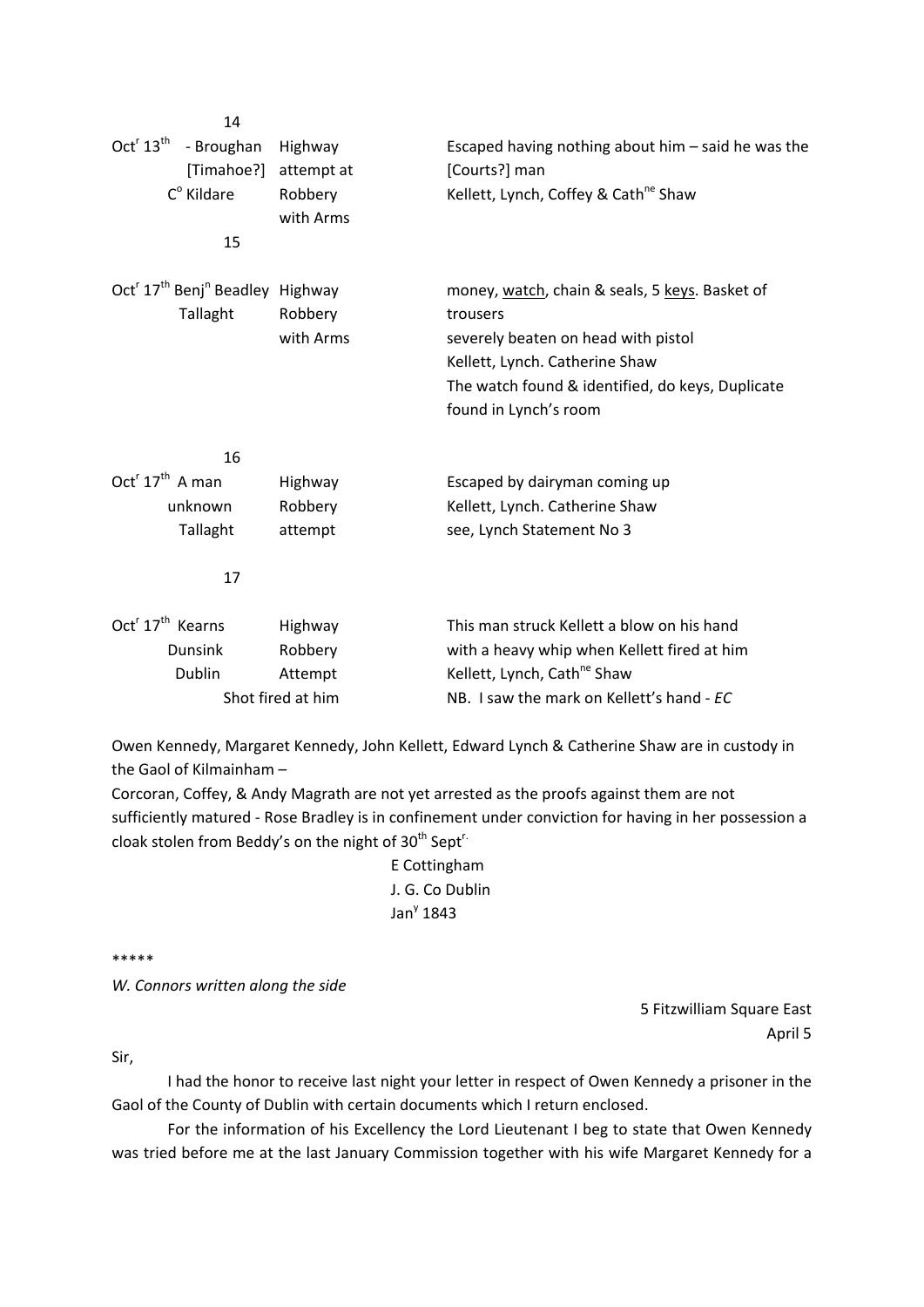burglary and felony committed on the 29<sup>th</sup> September last in the house of John Beady and stealing there out a variety of articles.

The first witness for the prosecution was Catherine Beady the wife of John Beady, they lived at Little Place near Mulhadert in the County of Dublin. Was about one o'clock at night, heard a noise, woke her husband, saw a man with pistol in the room, who desired witness to cover her head or he would blow out her brains. The man was within 2 feet of the bed, there was a light, they lighted the candle on coming in, saw three men in the room, could see into the Kitchen, various articles of wearing apparel, a coat, a cloak of John Beady, her husband's, a cloak belonging to her sister Bridget Conderman & many other articles that she does not enumerate were taken away by the robbers that night. They asked for money but could not get it as there was none in the house. Is certain the outer door was locked and bolted when they went to bed, they broke in at the jam of the door and pushed back the lock. Thinks they were in the house about a quarter of an hour.

Sergeant Lambert was with her when she viewed the clothes at different Pawn offices in Dublin.

2<sup>nd</sup> Witness John Beady, lives at [Malhudert?] about 6 miles from Dublin, on the night of the robbery heard the voices of three men, but saw but one, he had a pistol, cannot identify him, identified his trousers which were amongst the articles carried away that night. They have been since altered into breeches and also coloured, there is a mark, 4 little cracks which enables him to identify them. The trousers were brought by Constable Luke Pender. The coat also he identifies as part of the property stolen, he got it at the Pawn office in Corn Market next morning.

3rd Witness Luke Pender [ *indecipherable few words* ] prisoner Owen Kennedy the night of the 9<sup>th</sup> October at Island Street, a person was with him not now on trial, witness went up to him in the street told him he arrested him for felony, he resisted, dragged – forcibly his wife assisting him, witness followed to his lodgings, searched them, found no arms, but found some gun powder which he said he got in the park, witness got some duplicates from another constable No 71 there are 13 in all. The prisoner Margaret claimed them all as hers. One of these was the duplicate of the trousers, this was dated  $3^{rd}$  of October –

Edward Cottingham Esq Magistrate of the County of Dublin  $4^{th}$  Witness  $\qquad 0$ n the 21<sup>st</sup> of October was at the Police office found the prisoner Owen Kennedy there and committed him to Kilmainham on the charge of Constable Prender respecting this robbery, on the 28<sup>th</sup> October was sent for to go to Kilmainham, saw the prisoner Owen Kennedy, who, after being duly warned against saying anything to criminate himself & fully aware of the consequences admitted he was at Beady's robbery & admitted fully to pawning the trousers. This was the case of the crown. The prisoner called no witnesses. The Jury found Margaret Kennedy not guilty, and found the prisoner Owen Kennedy guilty – on which I pronounced sentence against him of transportation for life –

It had appeared in the course of the commission, on the [statement?] of magistrates, and otherwise, that the offence of burglary and stealing had for a considerable time back become very frequent in the County of Dublin.‐ The offences generally committed on the houses and families of small farmers by gangs of armed persons. The houses broken open in the middle of the night & the inmates indiscriminately robbed, these gangs were for the most part composed of Dublin rogues. The plots formed in Dublin, and executed in the country, & the goods plundered immediately disposed of amongst the low Pawn brokers in Dublin. For these reasons and as it appeared on the crown book that another bill of indictment for another burglary & robbery committed on the 8<sup>th</sup> of August in the house of one Dooley at Belgard in the County of Dublin was found against the same Owen Kennedy at the same commission which [...] to find it still undisposed of. I with the concurrence of Judge